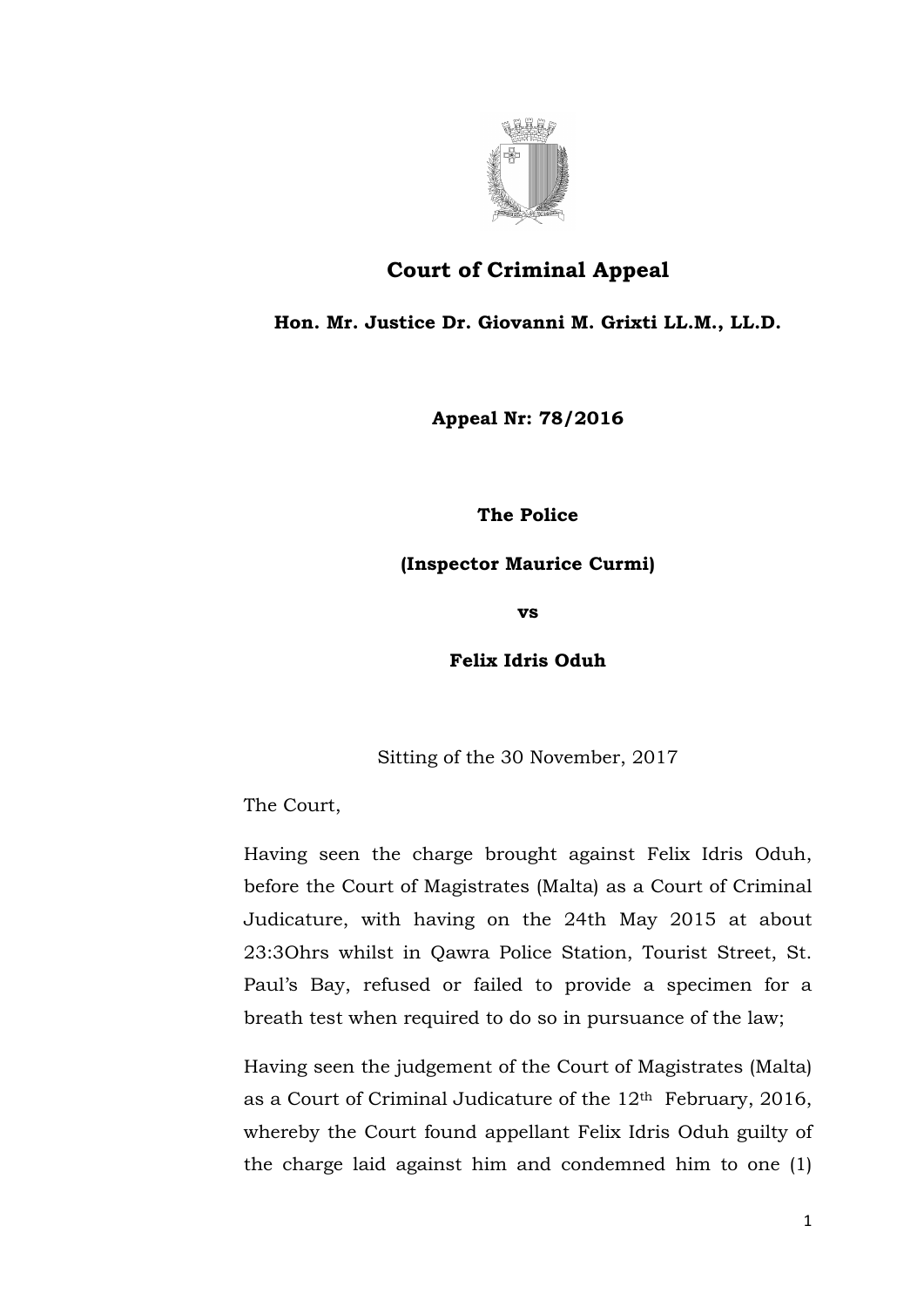month imprisonment which by application of section 28A (1) of Chapter 9 was suspended for a period of one (1) year and also suspended all driving licences of appellant for a period of six (6) months;

Having seen the application of appeal presented by Felix Idris Oduh in the registry of this Court on the 22nd of February, 2016 whereby he requested this Court to revoke the judgement of the Court of Magistrates (Mata) as a Court of Criminal Judicature of the 12th February 2016 and declare appellant as not guilty of the charge brought against him and consequently acquit him from all charges and penalties;

Having seen the grounds of appeal;

Having seen the records of the case;

Having seen the updated conduct sheet of the appellant, presented by the prosecution as requested by this Court;

Having heard submissions by Counsel to appellant and by the Attorney General;

Considered:

1. That appellant felt aggrieved by the judgement of the first court on the ground of an incorrect decision. Subsidiarily, appellant also puts forward arguments regarding the severity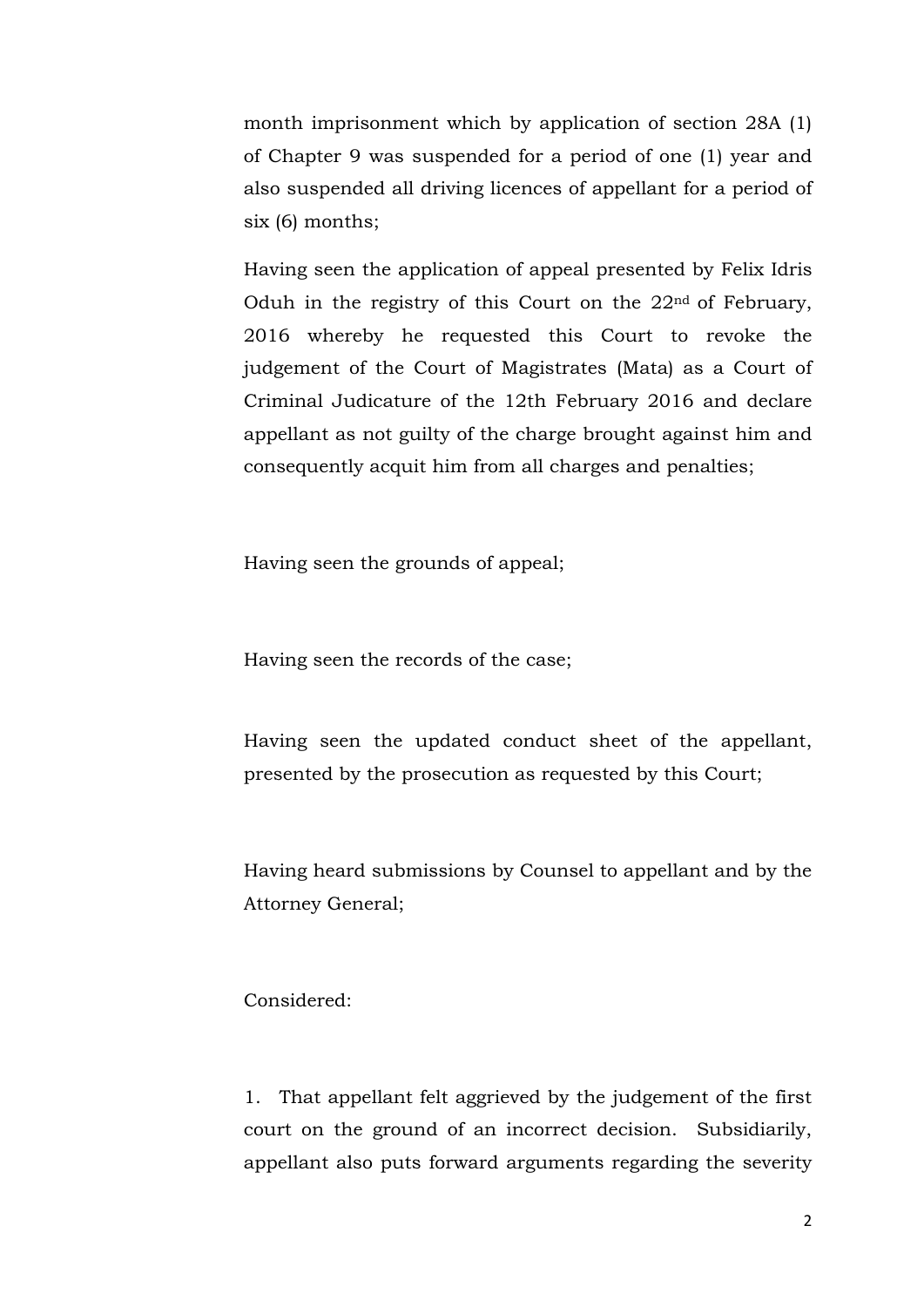of the punishment imposed on him but then fails to request a variation of the judgement in that respect and this Court can not take cognisance of the latter arguments once no request is made in that respect. This Court will therefore only consider the arguments of appellant regarding the finding of guilt;

2. From an examination of the application, the second argument must be dealt with prior to any other since appellant states that it is not true that Ivan Sammut gave evidence before the first court and that therefore the only witness of the prosecution was PS 1586 Ronnie Attard via his affidavit. From a reading of the judgement, the first court stated that it heard the evidence of Ivan Sammut. It then went on to sumarise the facts of the case from the evidence adduced. The records of the case indicate that Ivan Sammut gave evidence under oath during the sitting of the 6th November 2015. Appellant's argument is therefore not correct and is hereby being dismissed;

3. Appellant's arguments appearing as (a), (c), (d) and (e) necessitate an examination of the facts in order for this court to be able to come to decision as to whether the first court could have legally and reasonably arrived at its conclusion. In his affidavit, PS 1586 Ronnie Attard stated that both parties had called at the Qawra Police Station following a traffic accident in St. Pauls Bay and the traffic wardens were called to assist when Mr. Sammut pointed out that appellant was under the influence of alcohol. He then proceeded to request a breath test from appellant after informing him of his rights and that refusal to undergo the test will in itself amount to a crime, which test appellant refused to undertake;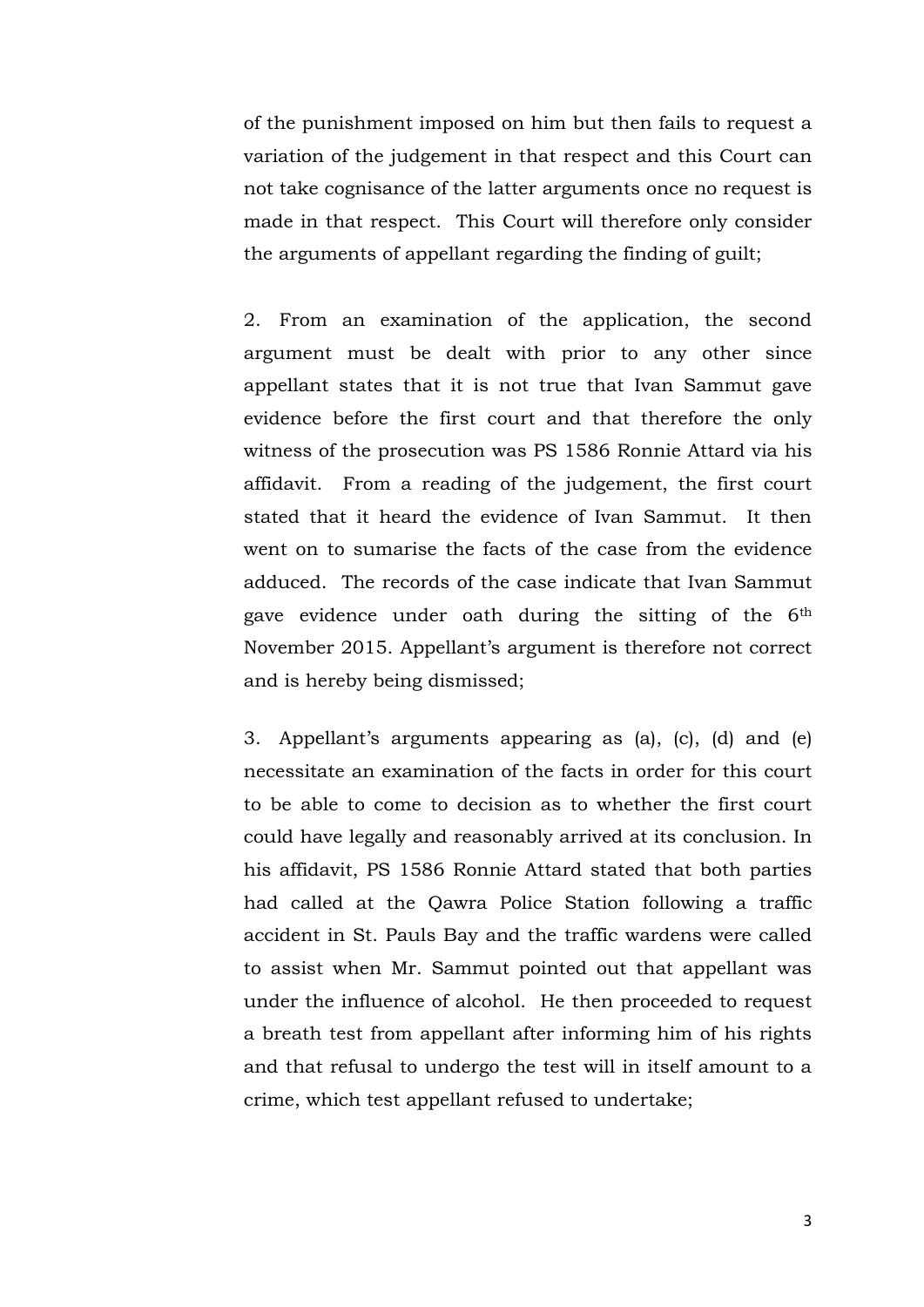4. Ivan Sammut testified that following a minor impact between his car and that of appellant whilst both were parking their vehicles appellant objected to the suggestion of calling the traffic wardens and agreed to go to the police station which was a few meters away. The police wanted to take a breathyliser test but had no idea why they wanted to do so in respect of the appellant. He did not even see any reason why the test needed to be done as he did not notice anything remarkable on the appellant and did not suggest to the police that they make such a test;

5. Appellant testified that whilst at the station no one asked him to undergo a breath test and that he had not been drinking alcohol that night. It is not the first time he was asked to provide a breath test and that he would not have had any difficulty in doing so on that night;

6. From the above summary of testimonies, it appears that the evidence tendered by PS 1586 must have been referring to facts regarding some other incident. Both appellant and the other driver made it clear that appellant never refused to submit himself to a breath test. The other driver was asked several times whether there was any reason to suggest the taking of such test and he replied in the negative and also that he did not indicate to the police officer that appellant must have consumed alcohol. This court, in fact, deems it quite unlikely that a police officer would simply authorise a driver to leave the station and proceed to his car if there exists a suspicion that warrants the taking of a breath test;

7. From this perspective, it is difficult to see how the first court could have come to a finding of guilt based on the affidavit of the police officer when Mr Sammut himself never described any scenes of refusal to give a breath test;